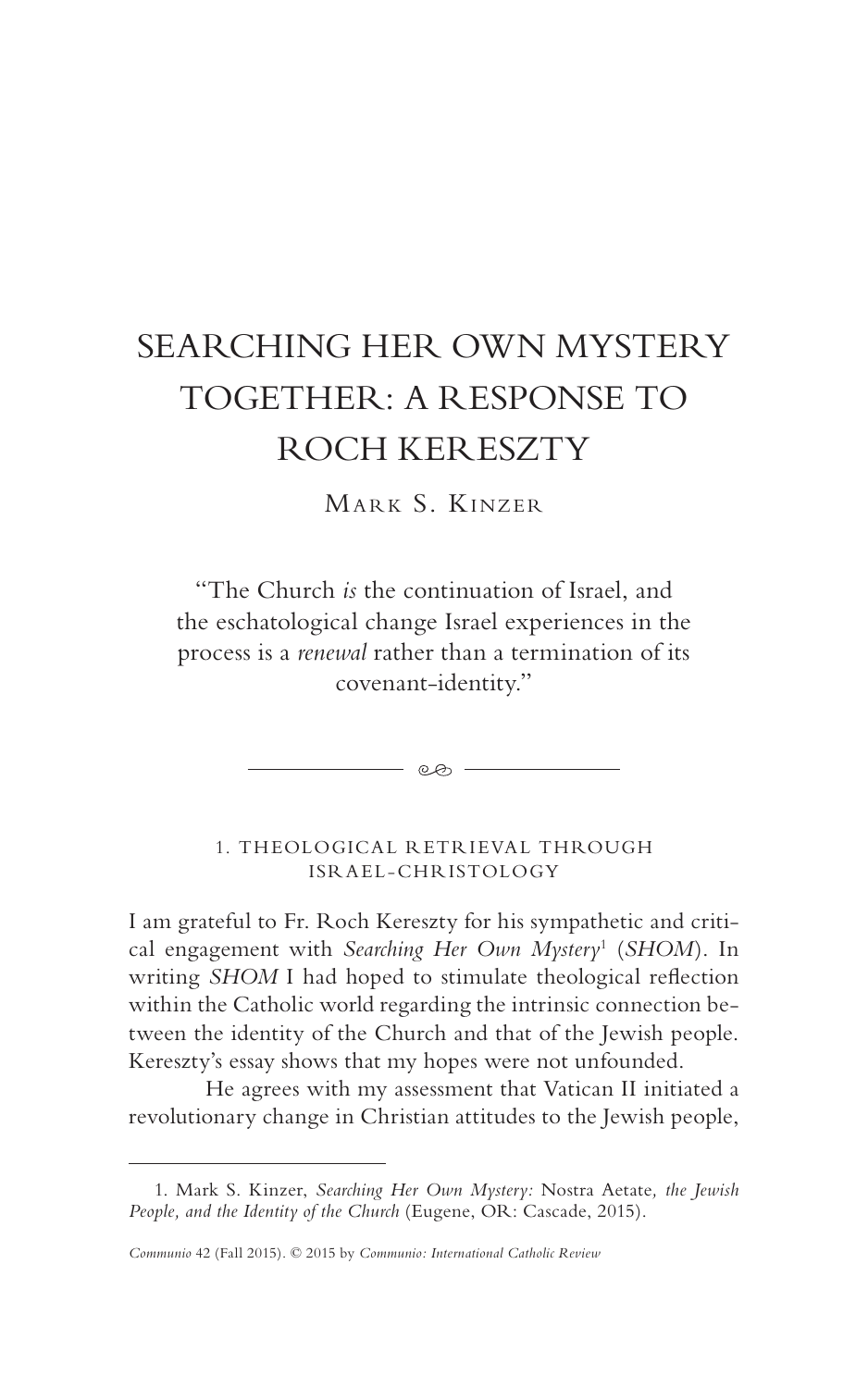but he also reminds us that "[t]his revolution . . . has not imported some external elements to Christian faith but rather discovered what has been forgotten, neglected, or misunderstood within her deposit of revelation." I welcome this reminder, which mirrors the perspective expressed in my earlier work, *Postmissionary Messianic Judaism*: "The church faithfully preserved and carried within it the truths that would allow it eventually to reexamine its history and recognize supersessionism as an error demanding correction."<sup>2</sup>

Kereszty effectively summarizes and explains the Israel-Christology that is a central theological premise of *SHOM*. As he recognizes, this Christology derives from Jesus' messianic role as the King of Israel—a role which occupies as central a place in the gospel of John, the gospel of Luke, and the Acts of the Apostles as it does in the gospel of Matthew. Like Isaiah's Servant and Daniel's Son of Man, the figure of Israel's messianic King embodies the people of the covenant in his own person; he is both an individual and a corporate figure. While Israel-Christology provides the basis for Jesus' enduring bond with the Jewish people, the particularity of this bond did not lead the first disciples of Jesus to an ethnocentric vision but instead provided the foundation for their universal concern: it is precisely "as son of Abraham and as son of David" that "Jesus is also the son of Adam, the new eschatological Human Being."

Kereszty aims here to do more than review my book. His essay asks questions and offers constructive proposals intended to advance the Church's theological reflection on Judaism and her long-term dialogue with Messianic Jews. In the same spirit, I will respond briefly to some of those questions and proposals, knowing that we are at but an early stage of what will hopefully be a lengthy and fruitful journey together as Catholics and Messianic Jews.

## 2. TYPES AND SACRAMENTAL REALITIES

Kereszty devotes much attention to the subject of typology. He takes as a starting point the following paragraph from my book:

<sup>2.</sup> Mark S. Kinzer, *Postmissionary Messianic Judaism: Redefining Christian Engagement with the Jewish People* (Grand Rapids: Brazos, 2005), 211.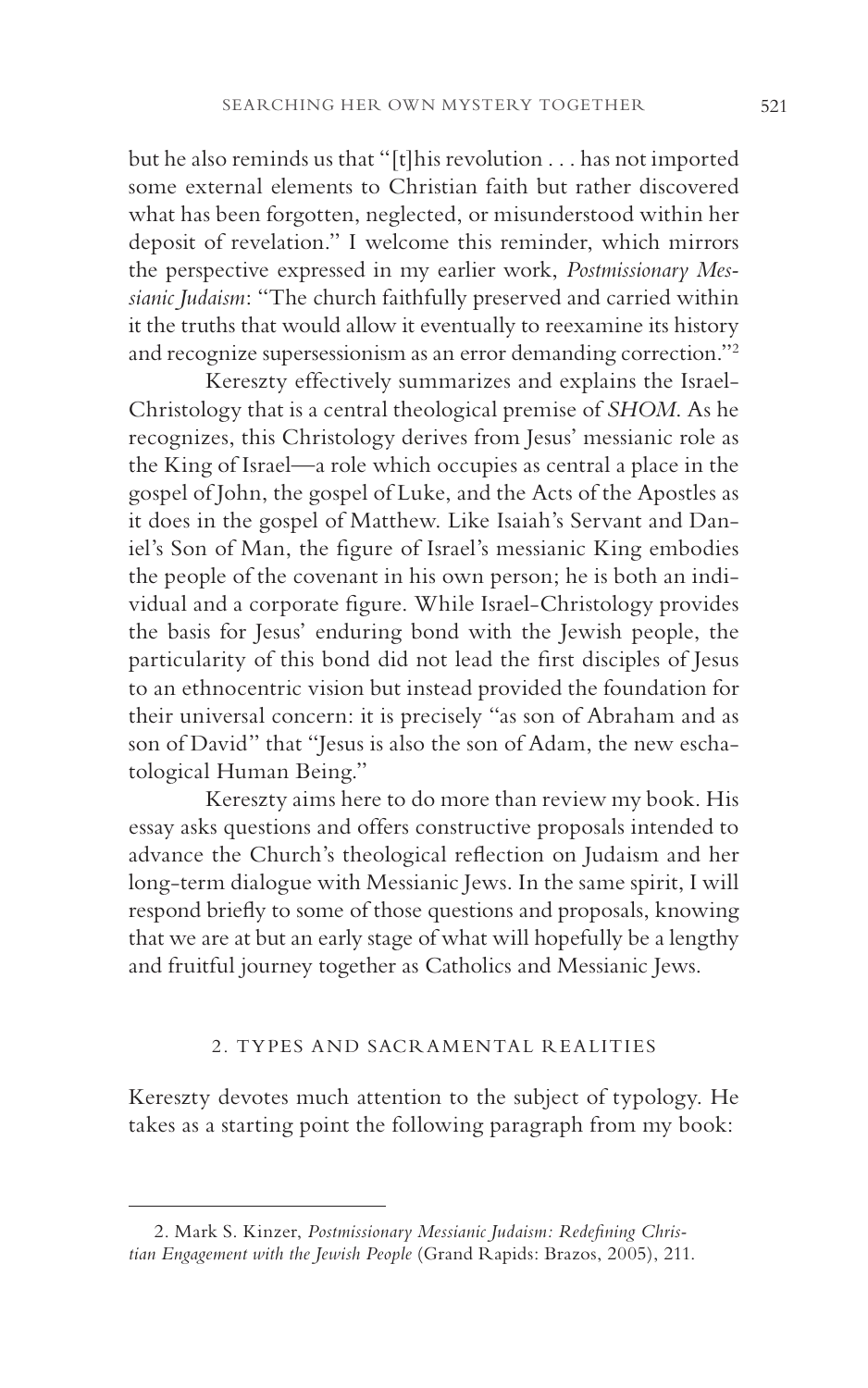The limitation [of typology] arises because typology normally concerns two distinct realities—type and antitype—whose relationship is unidirectional rather than reciprocal. Displaying a pattern that derives from its antitype, the type draws its essential import and power from that which it anticipates or embodies; in contrast, the antitype has its import and power independent of the type. Thus, Joshua as the one who leads Israel into the land is a type of Jesus who leads his people to its messianic inheritance. Joshua is like Jesus, and one might even say that the pre-incarnate Jesus was himself active in Joshua, but we would not say that Joshua was active in and through Jesus.<sup>3</sup>

Kereszty appears to find this comment intriguing, but also unclear in its meaning:

Kinzer faults the "unidirectionality" of the relationship between the type and the antitype, as if the traditional doctrine would discard the type once it had shed light on the antitype it foreshadows. He does not, however, clarify what he means by the enduring presence of the type in the antitype; to take the above example, it is not clear how he thinks Joshua can be active through Jesus.

Kinzer considers such typological interpretation only limitedly useful, and wishes to go beyond it. Yet he does not elaborate on what he means by a reciprocal relationship between type and antitype. He says that not only was the pre-incarnate Jesus active in and through Joshua, but that Joshua was also active in and through Jesus.

Kereszty accepts the need for a more reciprocal relationship between type and antitype, and so offers his own friendly proposal for how to proceed:

Returning to Kinzer's example of Joshua-Jesus, Jesus-Joshua typology, I propose the following interpretation of the reciprocal relationship between type and antitype: Joshua antedates and prefigures Jesus in introducing Israel into the Promised Land. But Joshua is also present and active in Jesus, insofar as Jesus introduces the eschatologically renewed and expanded Israel into their definitive heavenly homeland.

<sup>3.</sup> Kinzer, *Searching Her Own Mystery*, 164.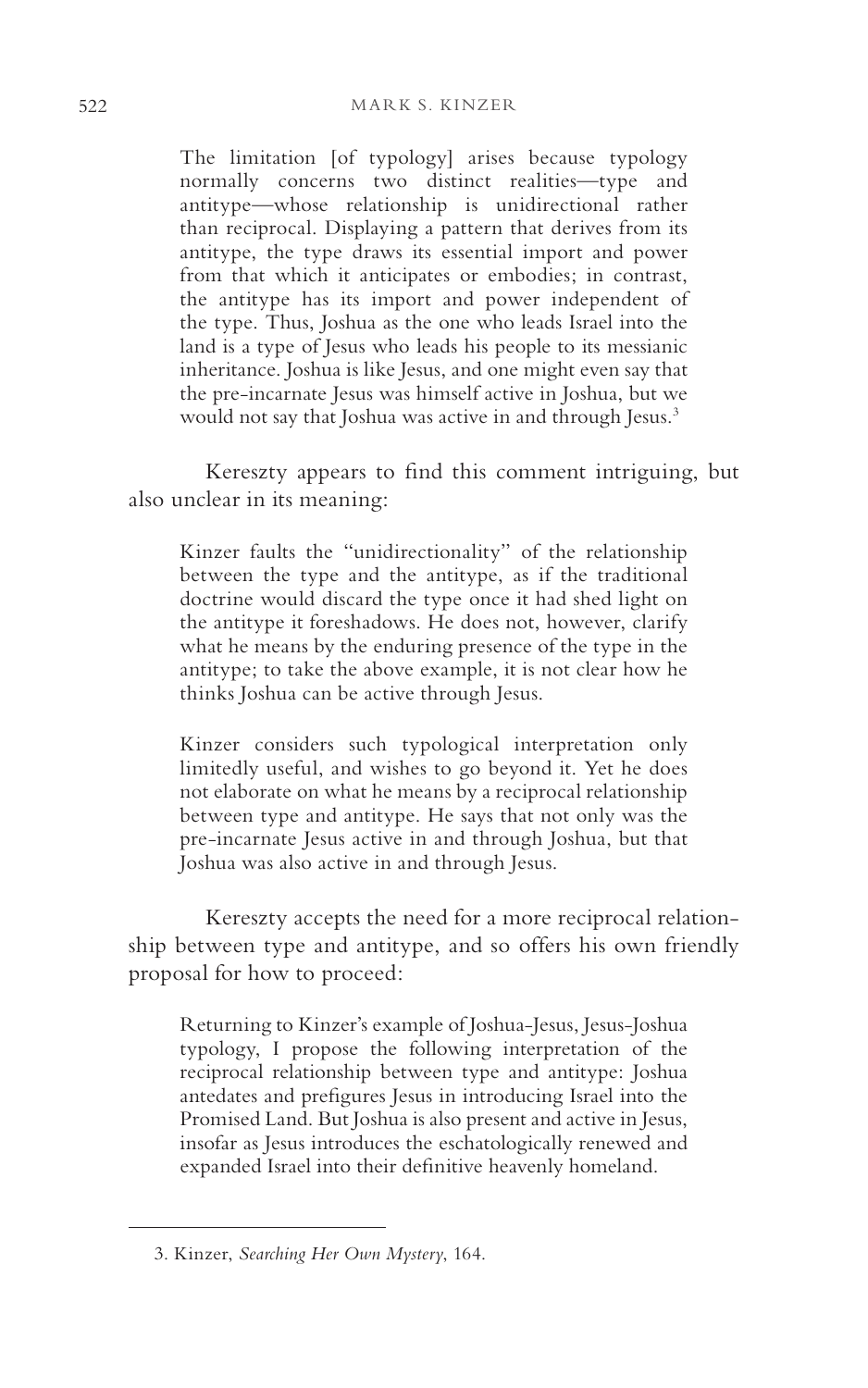Kereszty interprets my comment as a critique of typology in general, and as an invitation to rethink all typology in such a way that Joshua could be seen as "active in and through Jesus." In fact, that was not my intent. I offered the example of Joshua and his relationship to Jesus to illustrate a species of unidirectional typology which I find unobjectionable. The Joshua-Jesus correspondence, like all *personal types* in Scripture (such as Abel, Melchizedek, Moses, Aaron, and Jonah), has a necessarily unidirectional orientation. *Personal types* are individuals who are situated according to the narrative of Scripture in a particular time and place, and the account of their lives in some way prefigures the New Testament account of the life and work of Jesus. I do not find fault with this interpretive move, which maintains the intrinsic significance of these figures in the biblical narrative and poses no threat to the integrity of Jewish teaching or life.

While *event types*—such as the flood, the death of the firstborn in Egypt, the passage through the Red Sea, and the entry into the land of promise—display more reciprocal features than do *personal types*, they are still to a great extent unidirectional in character. As particular events that occurred at particular times before the coming of Jesus, the relationship between the type and antitype could not be otherwise. *Event types* prefigure the life and work of Jesus, and the heavenly power active in these events is also active in a consummate fashion in Jesus; thus in a certain limited sense they are re-enacted and re-lived in him.4 But *event types*, like *personal types*, remain *predominantly unidirectional* in their meaning. Both *personal* and *event* types point us to their antitype, but live on within it mainly in a *hermeneutical sense*—that is, in providing the necessary interpretive framework for rendering intelligible the antitype's meaning.

My concern in discussing typology in *SHOM* was to distinguish such predominantly unidirectional forms of typology from living realities in the life of the Jewish people which the

<sup>4.</sup> The reciprocal dimension of event types appears vividly in Revelation 15:3, which depicts the victorious martyrs as singing "the song of Moses, the servant of God, and the song of the Lamb." The "song of Moses" mentioned here is the hymn which Moses and Israel sang after passing through the Sea of Reeds (Ex 15). This shows that the deliverance of Israel from Egypt is not entirely swallowed up by the greater deliverance effected by the Cross and Resurrection, but lives on as an enduring witness to the same saving power of God.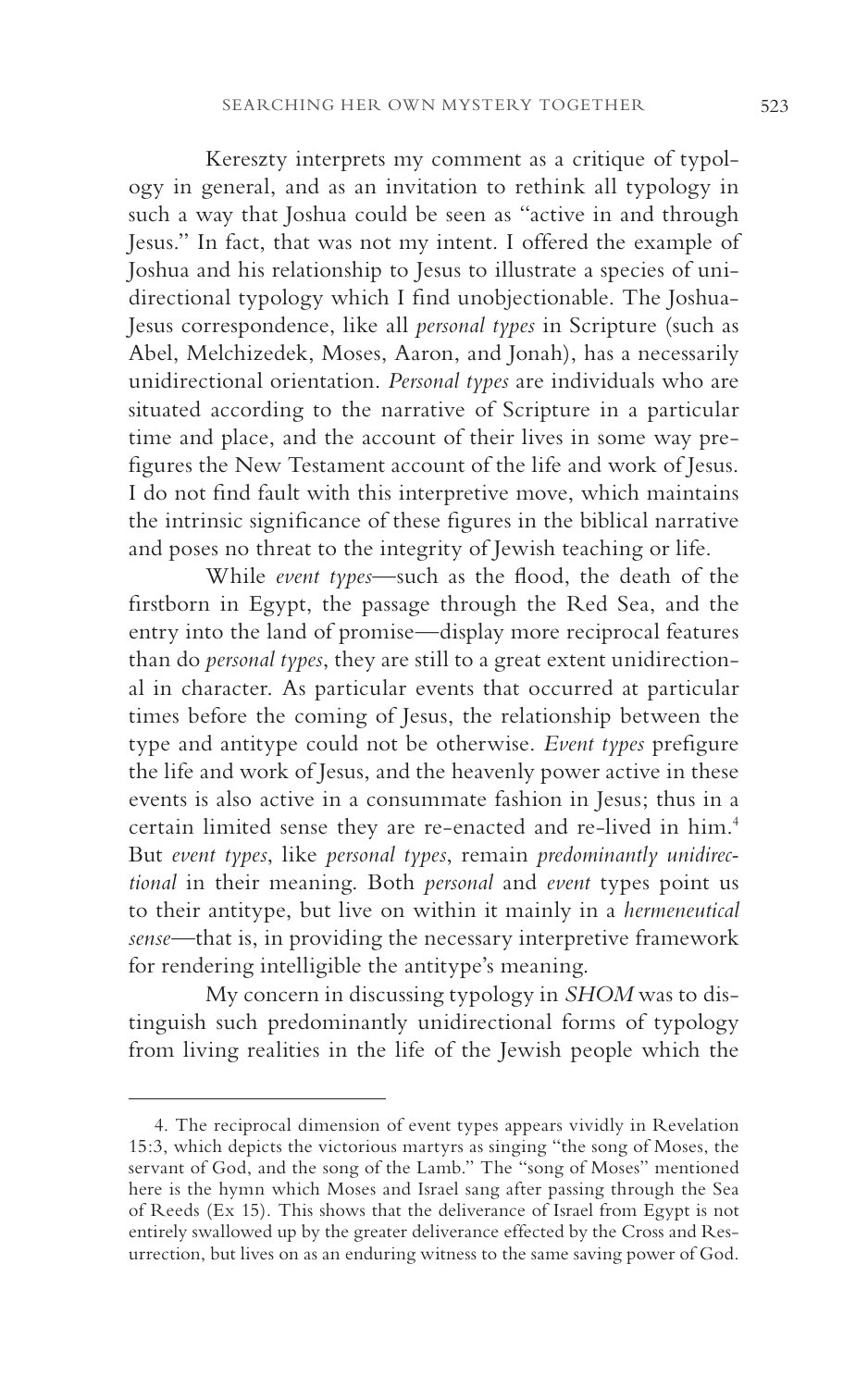category of typology as traditionally construed cannot adequately encompass. In the eighth chapter of *SHOM*, entitled "Jewish Life as Sacrament," I focus on five such realities: the Jewish people itself; the Sabbath; the Land of Israel (and its center, the City of Jerusalem); the Torah; and the Mitzvot (i.e., those commandments from the Torah which have shaped Jewish life for the past two millennia, and continue to do so today). While these realities have a typological dimension, their significance—even in relation to the person and work of Jesus—is richer and more complex than the category of typology can accommodate.

This distinction between types and existing Jewish realities provides the conceptual context for the statement from *SHOM* which Kereszty commends as "a more cautious way" of formulating the type-antitype relationship:

Jesus and the Torah are not two separate realities, one of which points to the other. They are so bound together that wherever Jesus is, there is also the Torah. Israel and the Torah are ordered in relation to Jesus—he is the master of the Torah and the King of Israel, just as he is the Lord of the Sabbath. But he is never apart from Torah, Israel, and the Sabbath.<sup>5</sup>

In fact, this was not my attempt at providing a more nuanced definition of the type-antitype relationship. Instead, it was part of my argument that Torah, Israel, and the Sabbath (along with the Land and the Mitzvot) *transcend* the type-antitype relationship, and should be viewed in *sacramental* rather than *typological* terms. They do so because Jesus engages with each of them as living realities that shape his own life—not only as important figures or events from the past that inform his imagination, but as a sacred text he heard, read, and touched; as flesh-and-blood people whom he dealt with morning, noon, and evening; as a holy day on which he worshipped and studied with his community; as the land upon which he walked and the city to which he and his family journeyed as pilgrims every Passover; and as the network of sacred practices that structured his earthly life. Moreover, these realities continue to function in Jewish life today much as they did in the life of Jesus.

<sup>5.</sup> Kinzer, *Searching Her Own Mystery*, 164**–**65.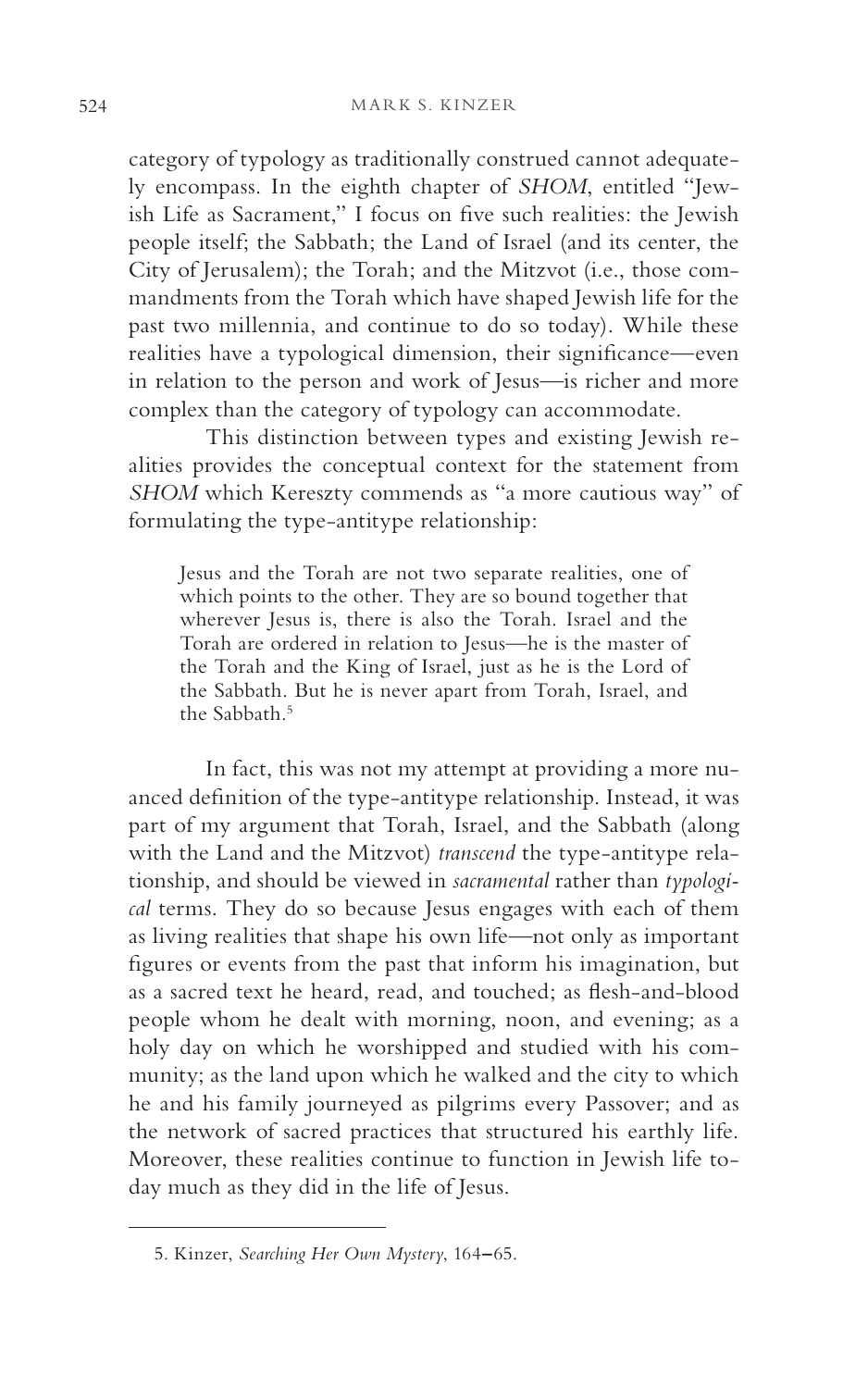I argue in the eighth chapter of *SHOM* that Jesus remains intimately connected to these five realities of Jewish life—which is why they should be seen as sacramental rather than typological. Consequently, the Church encounters these pillars of Jewish existence whenever she encounters Jesus, and the Jewish people encounters Jesus whenever it engages these sacramental realities. Thus I am not attempting to redefine typology; instead, I am urging Christian theologians to employ a broader and more dynamic conceptual framework when considering living components of Jewish life which cannot be confined to the Jewish past.

Perhaps I have failed to do justice to the way *personal* and *event* typology transcend a unidirectional type-antitype relationship. I would welcome a more nuanced and dynamic approach to these forms of typology. However, I think it unlikely that even such a reconfigured model of typology could provide an adequate conceptual framework for understanding the realities of Jewish life which I discuss in the eighth chapter of my book. To convey the intimate bond between Jesus and these Jewish realities, we must draw upon the richer language and conceptuality of sacrament.

#### 3. OBSERVANCE OF TORAH

As seen above, I discuss Torah/Mitzvot in the eighth chapter of *SHOM* as core sacramental realities of Jewish life. I do not address this topic extensively in the remainder of the book, and the volume contains no sustained argument for the importance of Torah observance among Jewish disciples of Jesus. However, I do offer such an argument in an earlier monograph, and the issue inevitably arises in any substantive theological exchange between Catholics and Messianic Jews from the Diaspora.<sup>6</sup> Therefore, it is fitting that Kereszty addresses this question in his essay and offers his own proposal for a way forward.

Kereszty first asserts that observance of the Torah by Jewish disciples of Jesus should be *permitted*, provided that such observance does not derive from a theologically improper motive: "There does not seem to be any valid theological reason in

<sup>6.</sup> See my *Postmissionary Messianic Judaism*.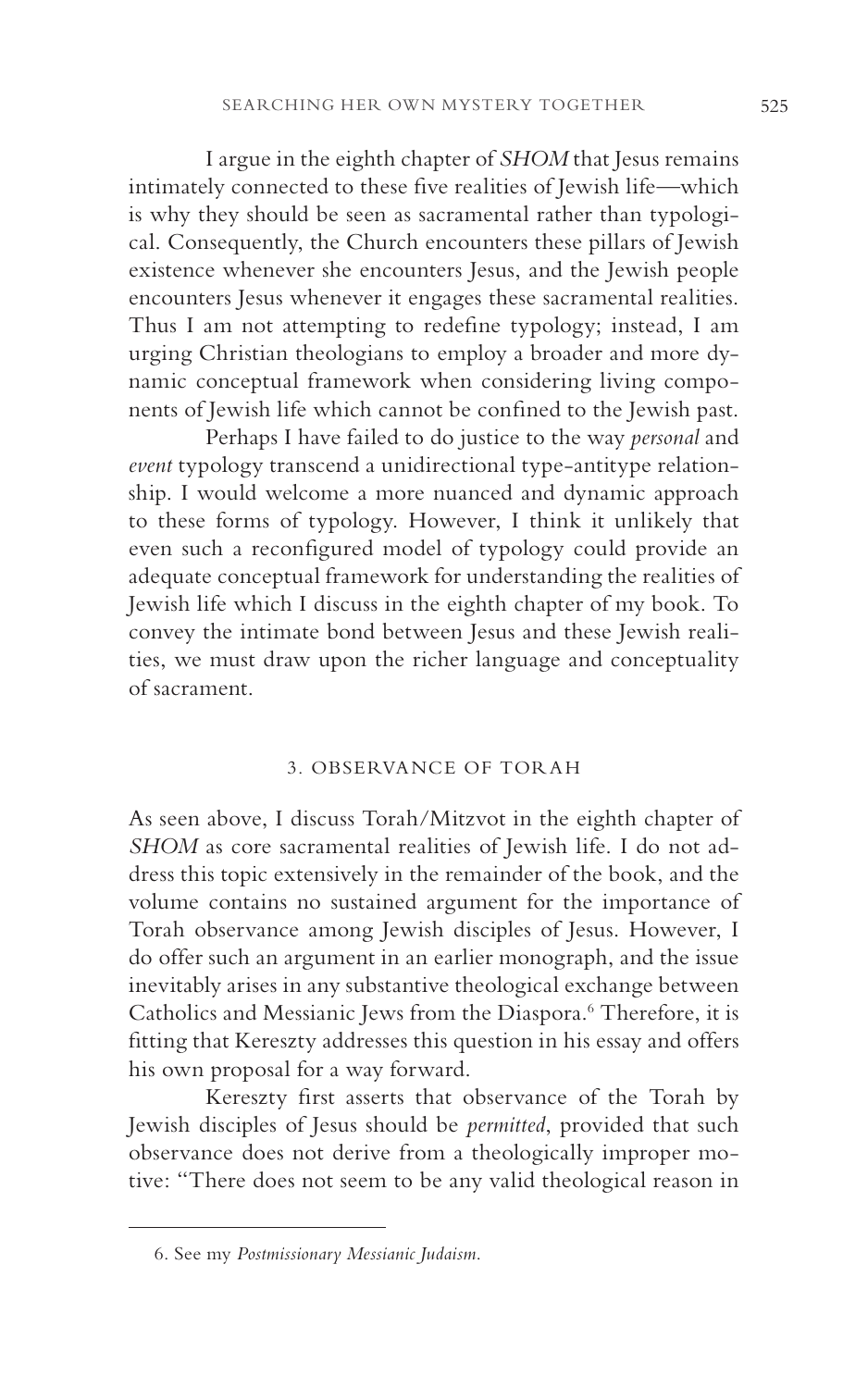the Catholic Church for prohibiting Messianic Jews from observing the Torah, as long as they make it clear that they are justified not by works of the Law but by faith in Jesus Christ." What might constitute a *proper* motive? Kereszty does not offer a thorough discussion of this question, but he does present one commendable orientation which Messianic Jews—and apparently Jews in general—might adopt toward Torah observance: "observing the Torah might become a powerful way for the Jewish people to bear witness to Adonai's faithful love which has saved them time and again from extinction and has preserved them in spite of 1700 years of harassment and persecutions." With these words Kereszty goes beyond stipulating a merely *permissible* motive for Jewish Torah observance; he evidently recognizes such observance as an appropriate and valuable response to the love God has shown to Israel. Nevertheless, Kereszty cautions against viewing Torah observance as the sort of obligation whose violation constitutes a sin: "The Catholic Church, however, cannot accept the belief that a Jew who no longer keeps the dietary and ceremonial prescriptions of the Law but observes its moral code commits a sin."7

I am grateful for the direction in which Kereszty's thinking moves. By expressly affirming that Torah observance should be *permitted* for Jewish disciples of Jesus, he charts a course that departs from the teaching on this subject offered by Thomas Aquinas and from the canonical Catholic baptismal requirements which were in force from the Early Middle Ages until the pontificate of John XXIII.<sup>8</sup> By offering a theological motive for such observance that he commends, he also goes further toward a validation of Messianic Jewish practice than does Justin Martyr (who thought such practice should be *permitted* but discouraged).

<sup>7.</sup> Alluding to 1 Corinthians 9:19**–**23, Kereszty supports this conclusion by citing the example of Paul: "[Paul] himself acknowledges that he does not always keep the Torah since he has become not only a Jew with the Jews, but a Gentile with the Gentiles." It should be noted that an increasing number of New Testament scholars no longer believe that this text implies that Paul violated explicit Torah commands when with Gentiles. See David J. Rudolph, *A Jew to the Jews: Jewish Contours of Pauline Flexibility in 1 Corinthians 9:19–23*  (Tübingen: Mohr Siebeck, 2011).

<sup>8.</sup> All Jewish candidates for baptism were required to renounce Torah observance with these words: *Horresce Judaicam perfidiam respue Hebraicam superstitionem* (Disavow Jewish unbelieving, deny Hebrew superstition).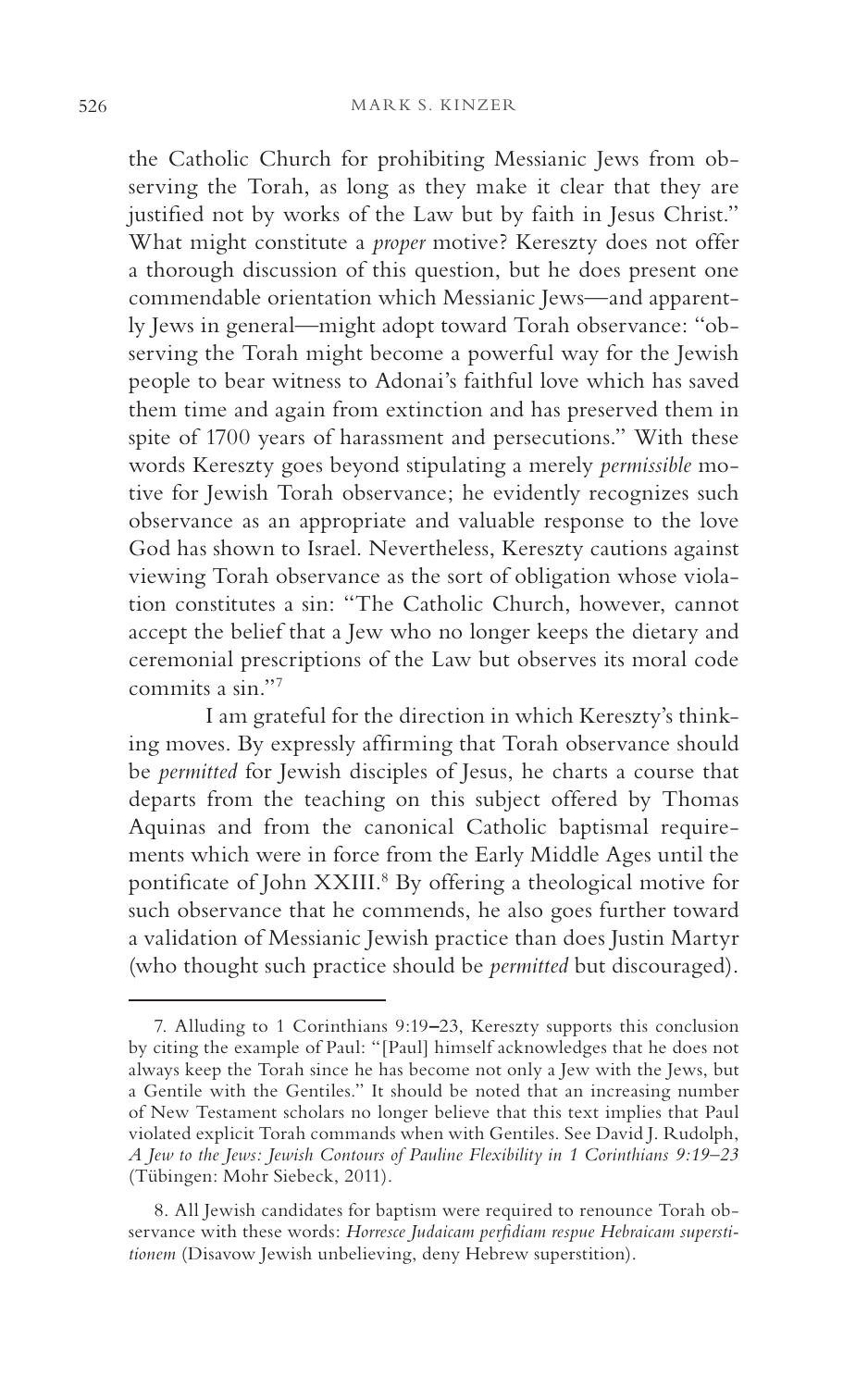However, I think that expansion and refinement of the conceptual instruments involved in the discussion will promote even greater progress in the direction Kereszty is already heading.

As I see it, the primary issue is whether Israel's enduring covenant entails any *objective corporate responsibilities* rooted in the Torah—a sacred document whose *telos* centers on the Messiah (Rom 10:4) but also includes the definition and preservation of the Jewish people as a distinct community (Rom 9:4–5). Kereszty rightly attributes this preservation to "Adonai's faithful love," but Torah observance has functioned historically as far more than a token of gratitude for this divine act: in reality, it has been the most effective instrument which Adonai has employed to accomplish that end. Are the Jewish people as a whole not summoned to cooperate with the divine purpose by wielding the tools that God has provided for the realization of that purpose? Before entering the conflicted zone of moral theology and attempting to assess the precise moral status of individual Jews who have no regard for Torah observance, this question of an objective corporate responsibility must be addressed.

Acknowledging a corporate Jewish responsibility for some form of Torah observance takes us beyond seeing such observance as a commendable but optional pattern of life. However, it need not imply that each individual Jew, regardless of his or her circumstances, bears this responsibility in the same way or to the same degree. For example, Jewish legal and moral tradition recognizes that those Jews who have been raised without any experience of Jewish practice lack personal culpability for their adult failure to observe those components of the Torah which apply only to Jews. It may even be the case that they should be counseled *not to adopt* such observance "more rapidly than they can intellectually and emotionally handle."9 We find a similar example in Catholic thought concerning baptized Protestants who remain outside the visible communion of the Catholic Church. While Catholic teaching recognizes an objective responsibility for all baptized Christians to enter that visible communion, it also acknowledges that formation from childhood in Protestant ecclesial settings may result in a condition of "invincible ignorance" of

<sup>9.</sup> David Novak, *The Election of Israel: The Idea of the Chosen People* (Cambridge: Cambridge University Press, 1995), 259**–**61.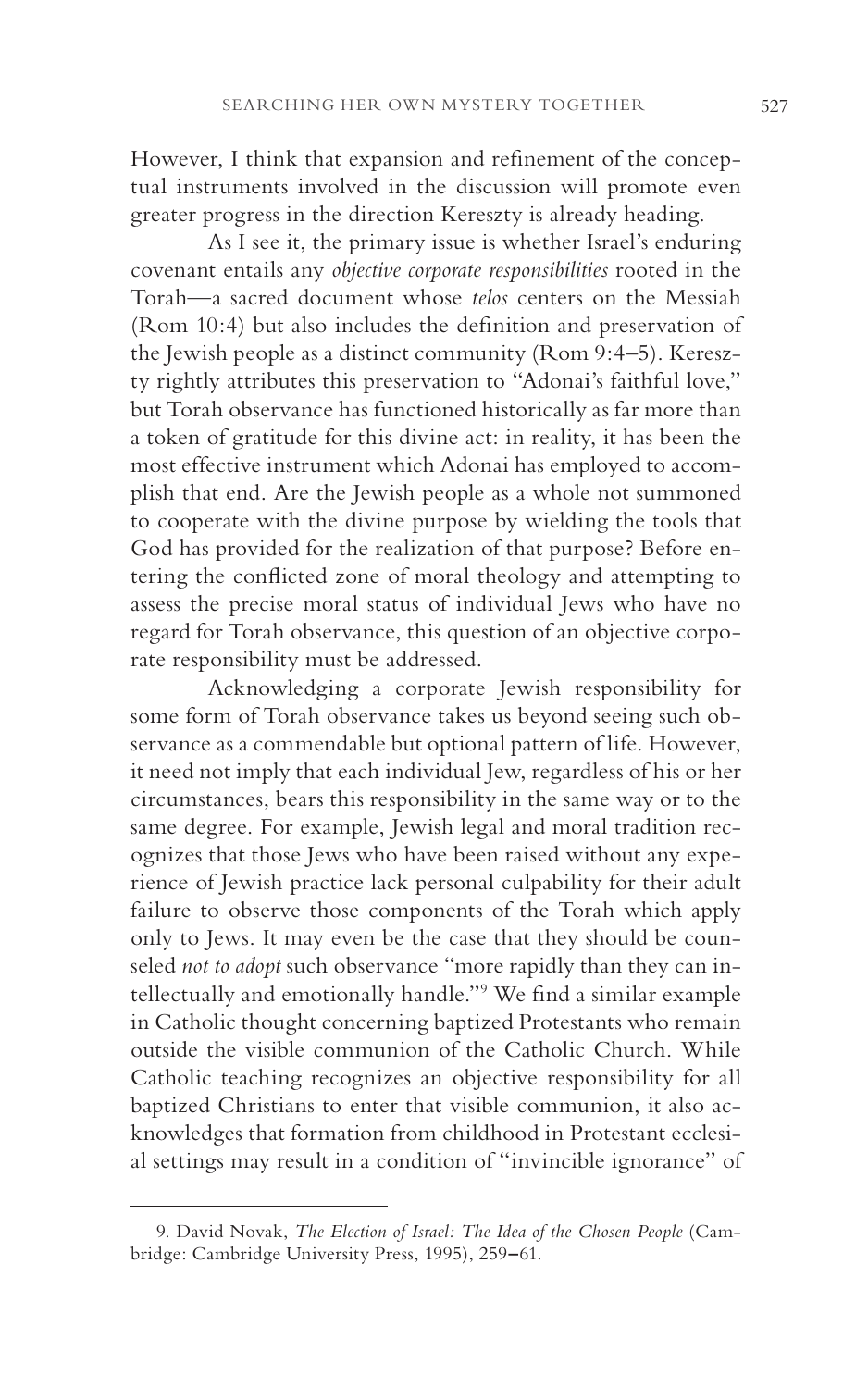this responsibility. Such ignorance renders the individual Protestant innocent of sin in failing to live out this responsibility. Both of these examples demonstrate our point: asserting an objective corporate responsibility (e.g., applicable to the Jewish people in general or to the baptized in general) need not entail the kind of individual responsibility that results in sin for those who fail to embrace it.

We can extend this analysis of the moral status of Torah observance for Jews by asking about the nature of the responsibility to undertake it. Let us assume, with Kereszty, that this responsibility differs in gravity from the obligations imposed on all human beings by the universal moral law. How then should we understand this particular responsibility? Are there analogies in Catholic life that might help us to answer this question? Since the distinctive Jewish mission in the world is priestly in character, I would suggest that the most suitable concept to draw upon in this case is that of vocation. In Catholic tradition a person who has a vocation to the priesthood or to religious life receives a gracious invitation from God that is also a summons and a challenge. It may be possible for such a person to evade his or her vocation without committing sin, but the choice to answer the call is more than a commendable self-initiated act of devotion; to embrace a vocation is to offer a *grace-empowered response* to a divine call.

Let us pursue the analogy further. Not every vocation to the priesthood or to religious life is on the same level. Some are on the order of invitations which can be respectfully turned down without negative consequences for the persons concerned or the world around them. In these cases God appears to present to the individual two options, either of which the person may freely choose; in anthropomorphic terms, we might say that God may prefer one option over the other, but offers to bless either choice. On the other hand, some vocations have a more peremptory character. The summons comes with a sense of urgency and demand, like the prophetic call given to Isaiah, Jeremiah, Ezekiel, or Paul. How much poorer the world would be if Mother Teresa had rejected the call to religious life, or Karol Wojtyła had become a professional actor rather than a priest. How much poorer still would the world be if no Jews responded to their priestly vocation!

To capture adequately the traditional Jewish understanding of its covenantal responsibility, this analogy of vocation must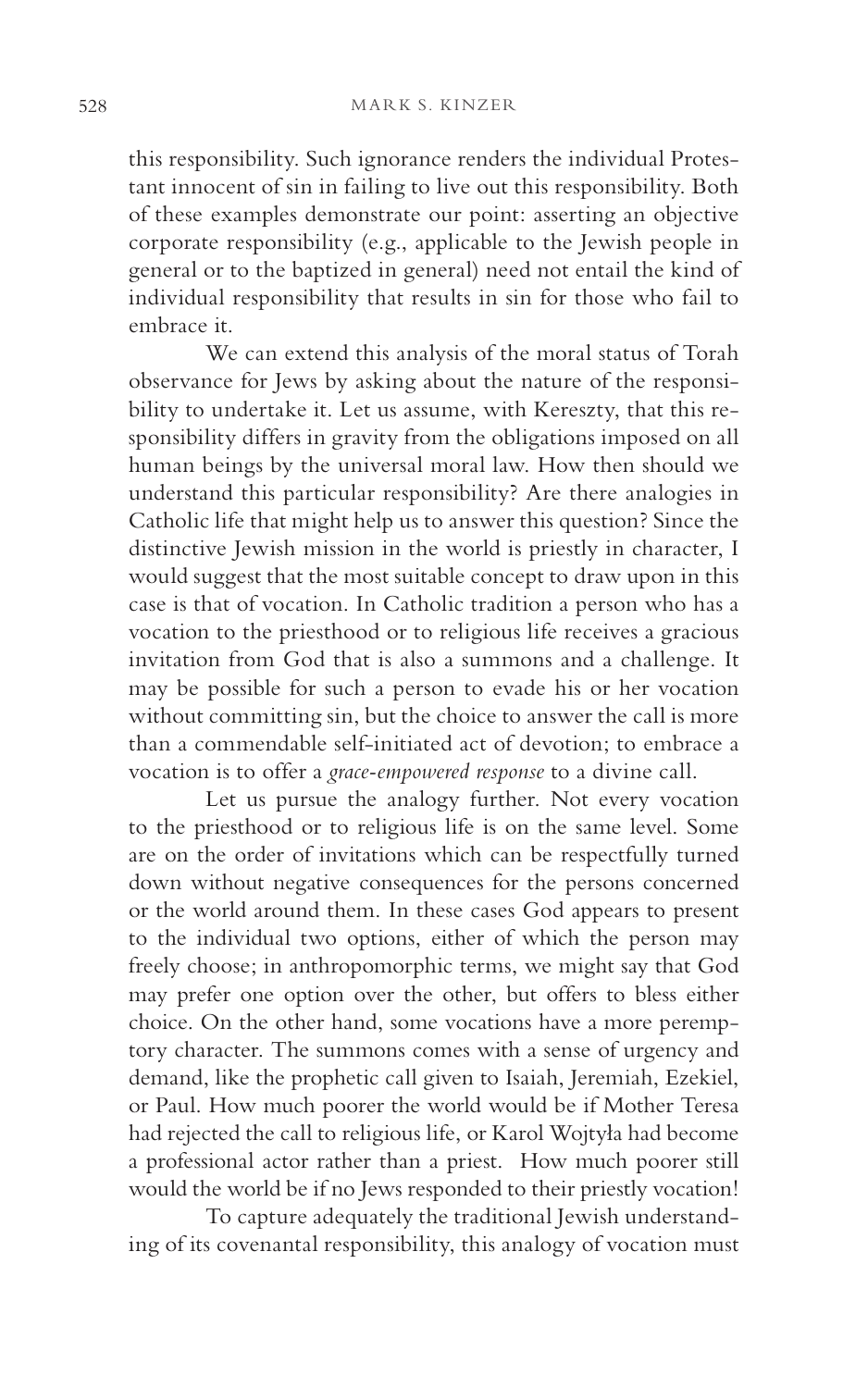be pressed even further. It is one thing for a Catholic to resist a vocation (whether a gentle invitation or a peremptory summons) when the call is first extended, and an entirely different thing for a Catholic to accept a vocation and then later decide to forsake that vocation and adopt a different path. Even in such cases the circumstances may render the person guiltless, but the act of turning away from a previously accepted call is of greater gravity than never answering the call in the first place.

According to Jewish tradition, this is the situation which Jews face in every generation. Our ancestors accepted the covenant at Sinai with the words, "All that the LORD has spoken we will do, and we will be obedient" (Ex 24:7), and in this way they imposed a solemn obligation on their descendants for all ages to come. We enter the covenant at birth, before we are able to choose for ourselves. We may decide later to abandon the covenant, but we do not make the decision as neutral agents previously uncommitted to the mission of Israel. We are part of a family, and membership in that family means that its mission is our own. We may accept or reject the mission as individuals, but we render our decision as those for whom a promise has already been uttered.

The above is not an argument that Jewish disciples of Jesus should observe the Torah, nor is it an argument for a particular way of understanding the moral consequences of their failing to do so. In fact, it is not an argument at all. These paragraphs represent only a preliminary attempt at expanding the conceptual universe within which such arguments may be offered. A vast terrain lies between the moral status of a valuable but optional pattern of life (on the one hand), and a set of practices whose non-observance constitutes a sin equal to the violation of a universal commandment (on the other hand). This terrain must be explored and charted before we can adequately address questions that were unaskable—and perhaps inconceivable—in the pre–*Nostra aetate* era.

## 4. THE MISSION OF THE JEWISH PEOPLE

The matters I have focused upon in this response to Kereszty—Israel-Christology, Jewish sacramental realities, and Torah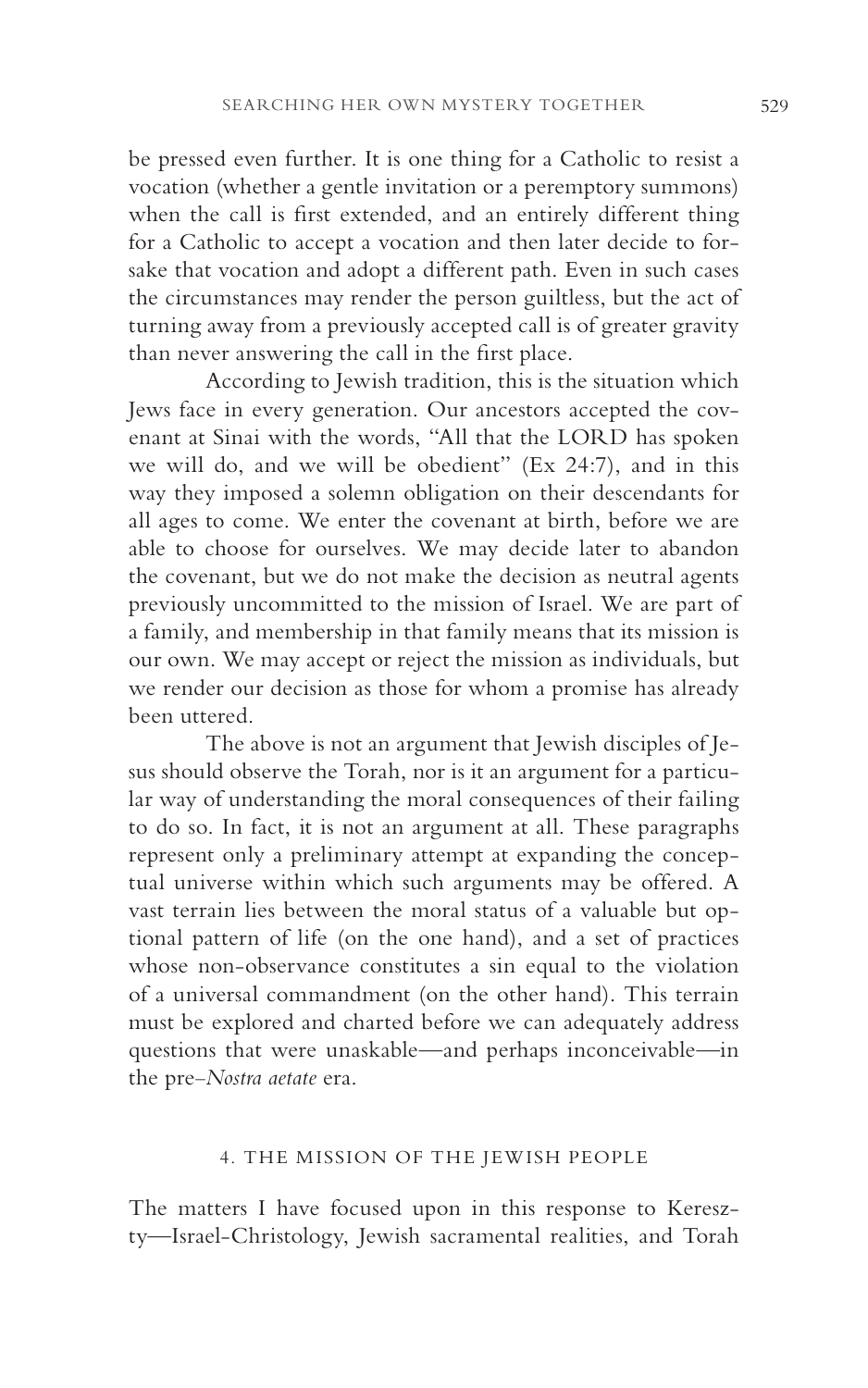observance—are all intertwined. In my presentation of Israel-Christology in *SHOM* I propose that Jesus' messianic embodiment of Israel establishes an unbreakable bond with the Jewish people that places the risen Messiah at the hidden heart of Jewish life, even when his name is there unmentioned or unmentionable. The presence of the resurrected Jesus through the Holy Spirit in the midst of Jewish life imparts a sacramental character to its most cherished pillars—Torah, Mitzvot, Shabbat, the land of Israel, and the Jewish people itself. It is the christologically imparted sacramental character of Mitzvot that Jewish disciples of Jesus explicitly and consciously acknowledge when they undertake observance of the Torah. Thus, for Messianic Jews Torah observance becomes more than a means of expressing gratitude to God, and also more than a means of cooperating with God in the noble work of preserving the Jewish people; it becomes a graciously bestowed means of communing with the Father through the Son in the Holy Spirit.

This all points to the significance of the mission of genealogical-Israel after the Incarnation, death, and Resurrection of Jesus. That mission provides the rationale for Jewish disciples of Jesus to maintain their identity as Jews and their identification with the Jewish people as a whole: in embracing Jesus as the Messiah, Jewish followers of Jesus are called to enter explicitly and consciously into the mission which many of their Jewish brothers and sisters already undertake implicitly and with an imperfect awareness of what they are doing. Among other things, this is a mission of bearing witness to the faithfulness of God in the Messiah (Rom 15:8).

Kereszty refers briefly to the enduring mission of genealogical-Israel:

[H]er survival to the end of time is not just one of many possible historical scenarios; it becomes, rather, a necessary part of God's providential plan of mercy. In this sense, then, Israel has a mission according to the New Testament. God wills its existence so that after the full number of the Gentiles enters the Church, all Israel may be saved.

He also asserts that this truth was recognized by the Church's great teachers of the past: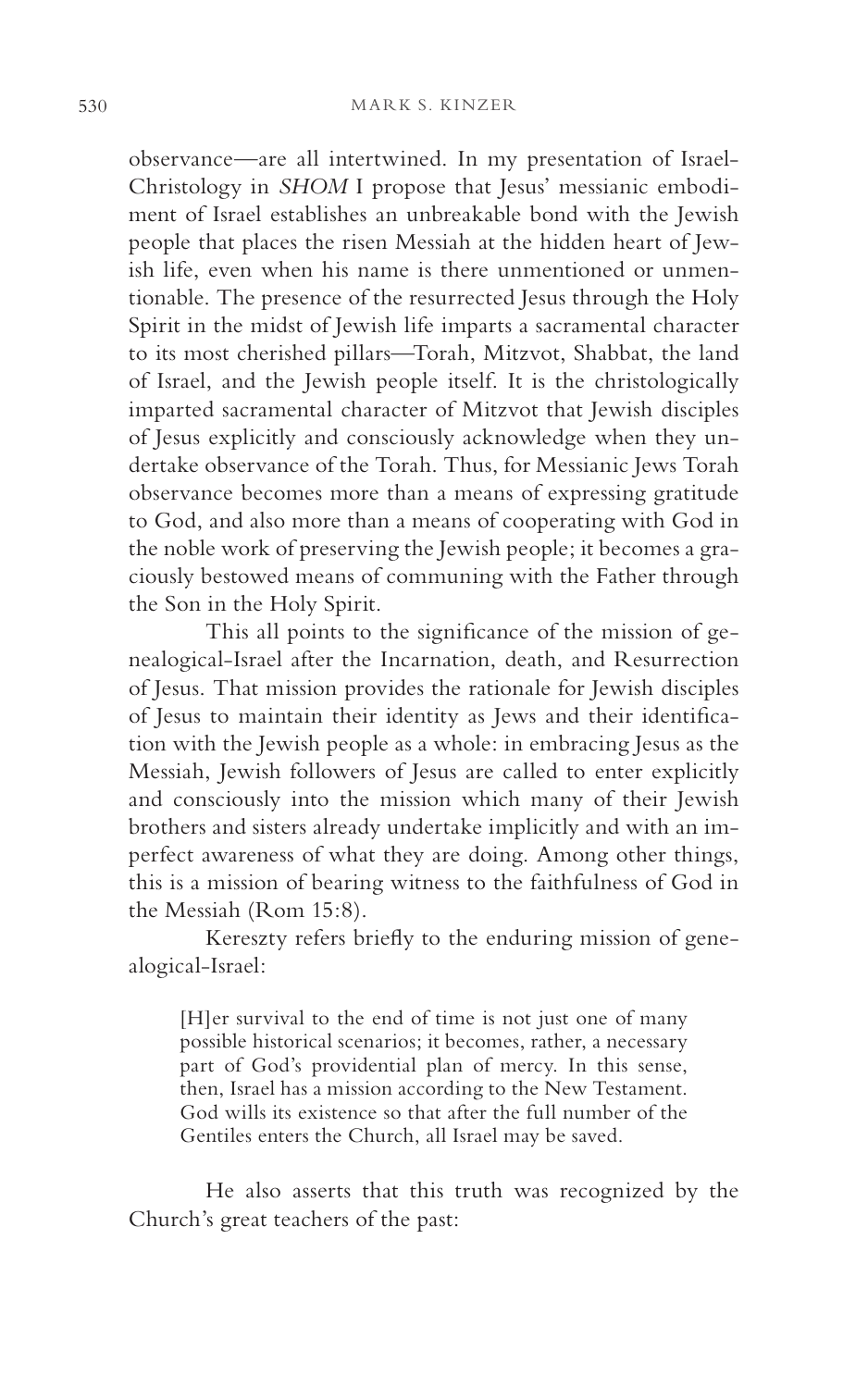Bernard [of Clairvaux] here (and elsewhere) expresses in a new and passionate way a general patristic belief: Israel is the object of a special providence and will exist until the end of history, when all Israel will be saved.

However, Kereszty's essay does not elaborate on the positive content of that mission, and the Church's great teachers of the past have even less to say on this topic. Yes, Israel will exist until the end of history; and yes, at the end of history Israel will corporately embrace Jesus as its Messiah. But the mission of Israel between the Resurrection of Jesus and his return consists of more than mere survival, and Israel's priestly calling involves more than bearing witness to the judgment of God upon covenant-infidelity.

I stress this point not in order to find fault with the excellent essay of Kereszty, but as a way of underlining the main thesis of *SHOM*. I argue there that the Jewish people and the Jewish way of life (i.e., Judaism or "Torah") are intrinsic to the identity of the Church, and that this truth has far-reaching implications for every facet of the Church's life and teaching. In other words, the mission of the Jewish people also includes the service it renders to the Church by its mere existence. When the Church ignores genealogical-Israel or consigns her relationship with the Jewish people to a discrete theological or diplomatic compartment, she unwittingly suppresses an essential dimension of her own being and suffers loss in the process.

These reflections on the mission of Israel provide the necessary context for my response to Kereszty's most passionately formulated questions:

Regarding the New Testament Church, what does Kinzer mean by the phrase "the eschatologically renewed Israel"? Is she simply the continuation of the Old Testament Israel, with the addition of the discovery that Jesus is the Messiah and that the Gentiles are invited to join the people of Israel? Is the body of Christ simply the social body of converted Jews and Christians?

I answer that "eschatologically renewed" means far more than the addition of the Messiah and some Gentiles to an otherwise unchanged community of Jews. The Church *is* the continu-